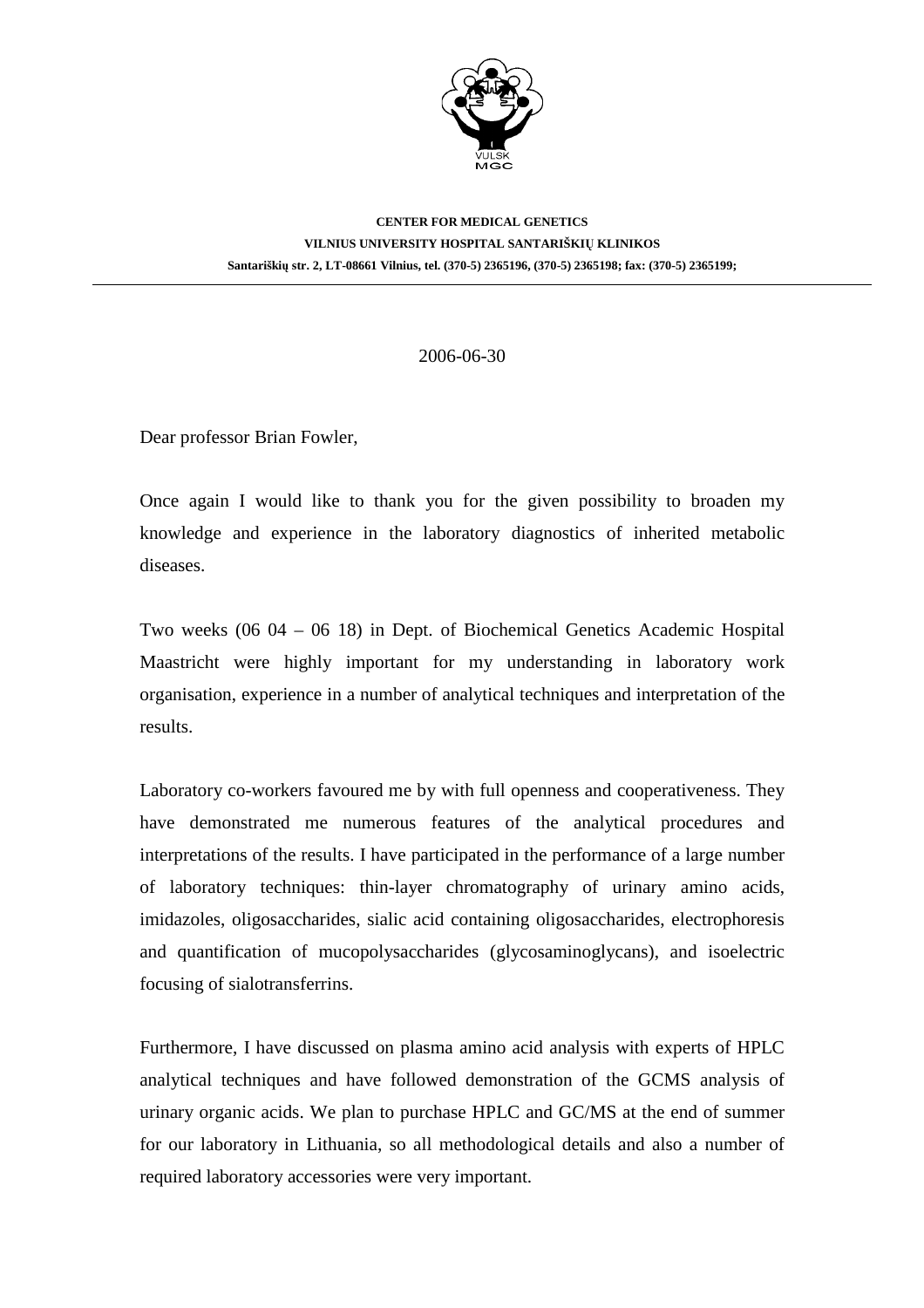Unfortunately, the period of traineeship was far too short to obtain sufficient insight to interpret the results of complete diagnostic programme and to get enough experience to perform GCMS analyses of organic acids. Hopefully, good contacts and continuing cooperation with Dutch colleagues will help to dissolve any possible problems of our future laboratory works.

In addition I have participated in a meeting of Dutch colleagues from Rotterdam, Amsterdam and Utrecht. Several hour discussions about complicated cases in the laboratory diagnostics of inherited metabolic diseases and demonstration of the way towards final diagnosis during this meeting have left me a deep impression.

The first real benefits of this traineeship just after my return to Lithuania are:

- 1. I could reasonably expand the list of required laboratory equipments in our new project "Improvement of genetic consulting and diagnostics in Lithuania".
- 2. I have translated into Lithuanian and modified several methods (thin-layer chromatography of urinary amino acids, imidazoles, oligosaccharides, sialic acid containing oligosaccharides, electrophoresis and quantification of mucopolysaccharides (glycosaminoglycans).
- 3. I have ordered lacking reagents in order to improve existing and introduce new methods in our laboratory.

The nearest plans would be to introduce HPLC and GC/MS methods in our laboratory here in Lithuania, as soon as the equipments will be purchased, and after that proudly to join ERNDIM quality control.

I would ask to convey special thanks to dr. Leo Spaapen and his colleagues in Dept. of Biochemical Genetics Academic Hospital Maastricht for warm-hearted and highly professional assistance, multiple support, continuing attention and fruitful cooperation.

Please, see financial documents of a major part of my traineeship expenditure, which was funded by ERNDIM (the grant was 691,99 EUR), attached payment